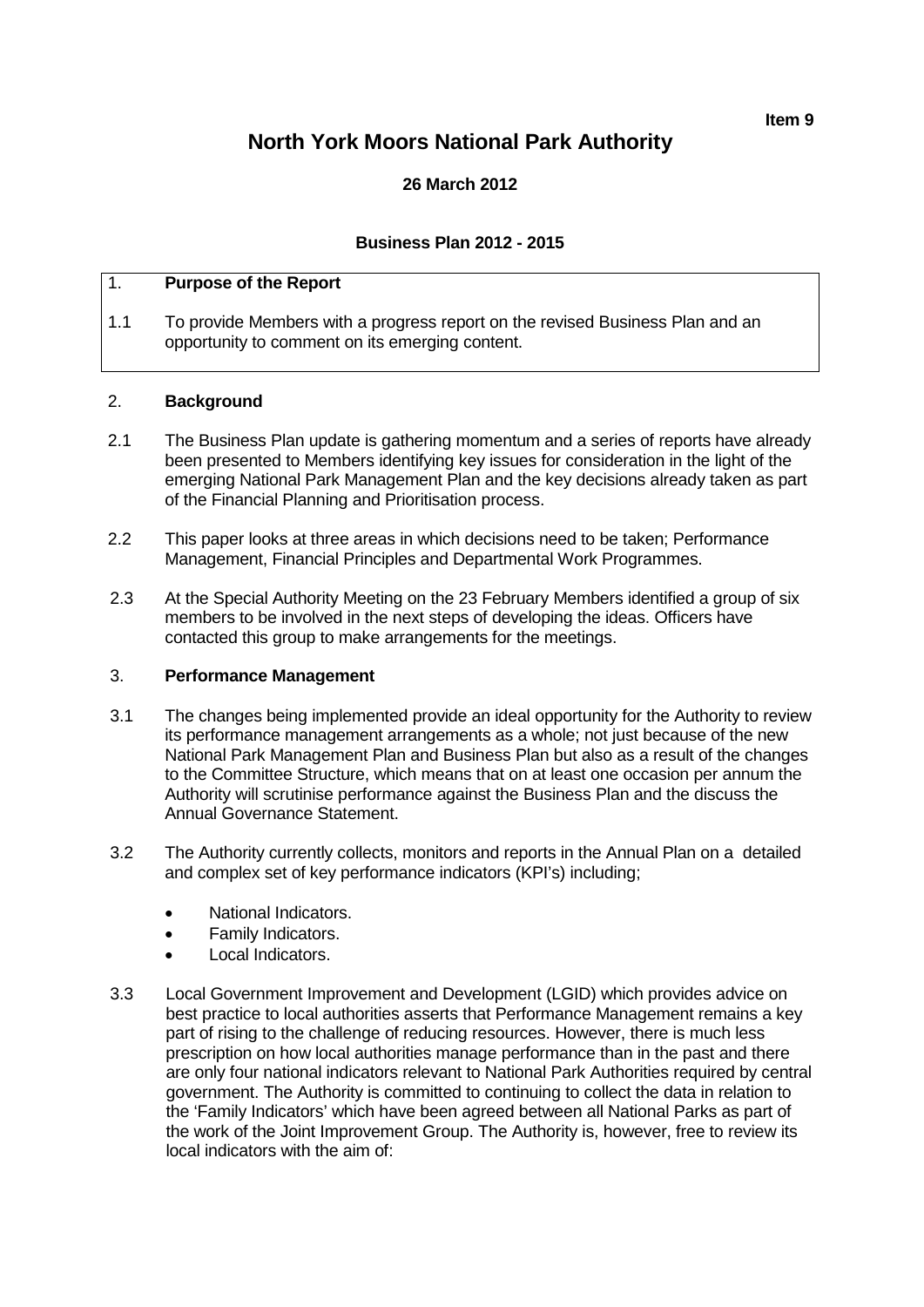- Reducing the number.
- Focusing on priority outcomes.
- Linking Cost (both total and unit cost) to performance.
- Adopting a risk based approach to performance management.
- Focusing on Customer Satisfaction.
- 3.5 The work with Value Adding has adapted the Authority's thinking in terms of allocation of resources and there is now a much greater emphasis on the delivery of outcomes and priority when determining the budget allocations. Since the Authority undertook this work a number of other National Park Authorities have collaborated in a benchmarking exercise using the Authority's Activity Based Costing Model as the basis for this. The potential to identify best practice following such an exercise cannot be underestimated and it is highly likely that this work will be further developed.
- 3.6 The Authority has also taken steps to combine the Performance Management and Finance function as a result of the restructure of the Finance team. The Business and Performance Support Officer will undertake work over the Business Plan period to improve reporting processes in relation to both budget and performance management.
- 3.7 All of these changes are consistent with recognised good practice.
- 3.8 Members' views on potential targets for some of the Authority's main Performance Indicators will be sought at the meeting.

## 4. **Financial Principles**

4.1 Members have already discussed the Financial Principles and the table below sets the proposed parameters which Officers are provisionally recommending for inclusion in the Business Plan.

| <b>Financial Principle</b> | <b>Desired Outcome</b>                                                                                                                                                                                                    | <b>Measure of</b>                                                                                                                                      | <b>KPI</b>                                                                                                                                                                                                                   |
|----------------------------|---------------------------------------------------------------------------------------------------------------------------------------------------------------------------------------------------------------------------|--------------------------------------------------------------------------------------------------------------------------------------------------------|------------------------------------------------------------------------------------------------------------------------------------------------------------------------------------------------------------------------------|
|                            |                                                                                                                                                                                                                           | <b>Success</b>                                                                                                                                         |                                                                                                                                                                                                                              |
| <b>Staff Costs</b>         | To ensure that staff<br>costs are subject to<br>appropriate limits, whilst<br>maintaining the flexibility<br>to deliver externally<br>funded projects.                                                                    | The costs relating<br>to employment of<br>current staff are<br>maintained within<br>appropriate limits                                                 | Staff Cost (excluding fixed<br>1)<br>pension element): Gross<br>Expenditure is maintained at<br>around 55%<br>2) Core Staff Cost (excluding<br>fixed pension element):<br>National Park Grant is<br>maintained at around 70% |
| <b>External Funding</b>    | To ensure that the<br>Authority optimises the<br>opportunity to deliver<br>management plan<br>objectives through<br>obtaining external<br>funding with a particular<br>focus on areas identified<br>in the Business Plan. | The level of<br>external funding<br>obtained by the<br>Authority for its<br>own use is focused<br>on priority projects<br>and achieves the<br>targets. | External Funding for own use as<br>a percentage of Gross Income is<br>between 10-20%                                                                                                                                         |
| <b>Emergency Reserve</b>   | To ensure that the<br>Authority has an<br>unallocated reserve<br>balance to meet<br>'unexpected' liabilities                                                                                                              | The reserve level is<br>maintained at the<br>appropriate level.                                                                                        | <b>Emergency Reserve is</b><br>maintained at £220,000.                                                                                                                                                                       |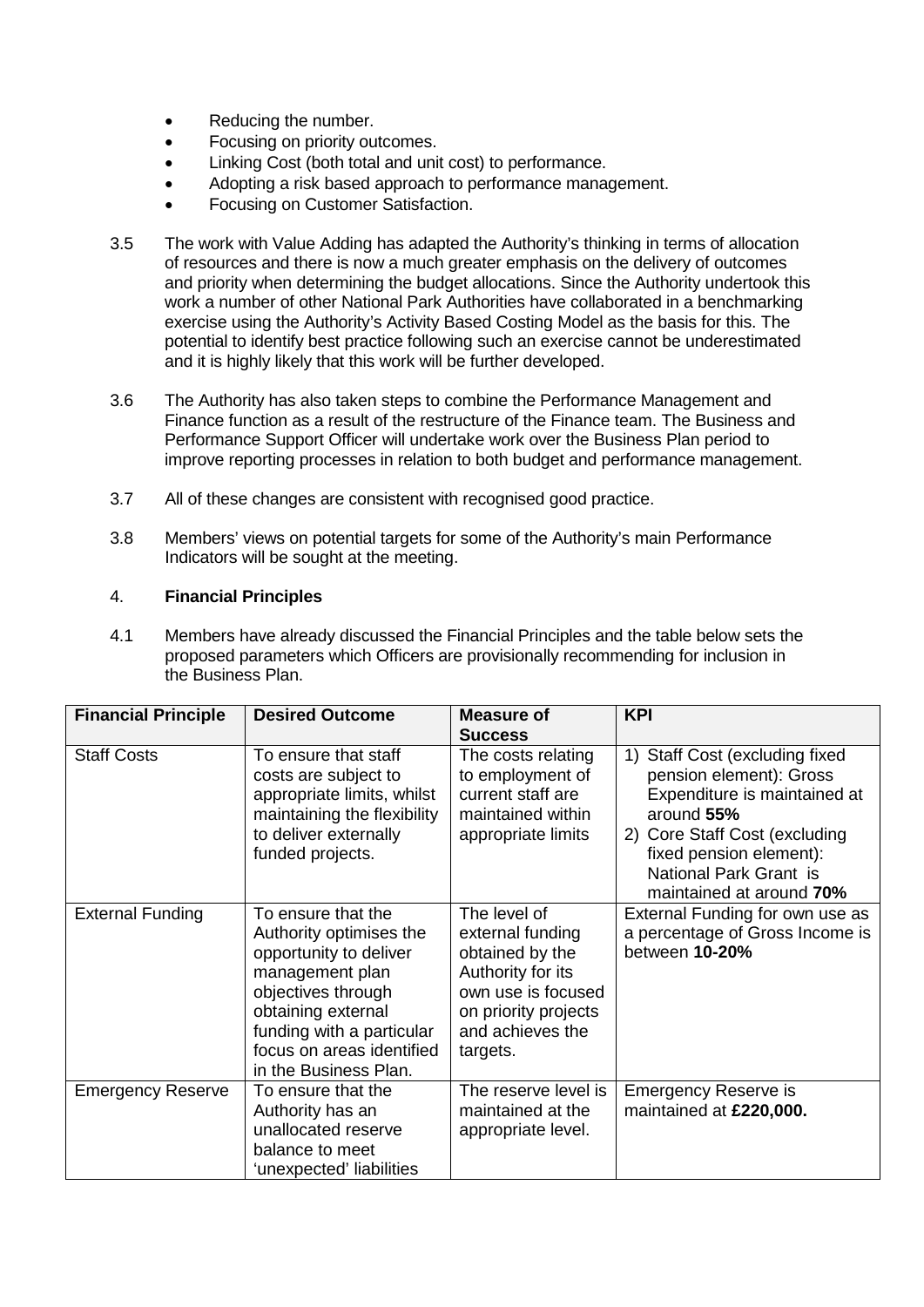| <b>Financial Principle</b> | <b>Desired Outcome</b>                            | <b>Measure of</b>                                                                                                                                     | <b>KPI</b>                                                                                                                                                                                                 |
|----------------------------|---------------------------------------------------|-------------------------------------------------------------------------------------------------------------------------------------------------------|------------------------------------------------------------------------------------------------------------------------------------------------------------------------------------------------------------|
|                            |                                                   | <b>Success</b>                                                                                                                                        |                                                                                                                                                                                                            |
| <b>Corporate Costs</b>     | To maintain a lean but<br>effective IT department | The costs<br>associated with IT<br>are reduced in<br>accordance with<br>the financial plan<br>and moves towards<br>the private sector<br>benchmark of | IT Costs: Reduced over the<br>Business Plan period to £1,450<br>per user in the context of<br>reducing users by an estimated<br>8%. This is from a starting<br>benchmark of £1,625 per user in<br>2011/12. |
|                            |                                                   | $£1,000$ per user.                                                                                                                                    |                                                                                                                                                                                                            |

## 5. **Departmental Work Programmes**

5.1 Officers indicated the potential impact on performance and outcomes relating to the change programme in the reports taken to Members in July and September 2011. These will be reflected in the revised Business Plan. The most significant impacts are summarised below.

## **Park Services**

- 5.2 The investment in the Rights of Way network, toilets and car parks over the past few years has substantially improved these facilities; the budget has now been reduced and the aim is maintain the current standard. Significant improvements to the Rights of Way network will only be possible if external funding is secured. Almost all of the work on the Definitive Map will cease by 2014/15.
- 5.3 The Moorsbus Network will end in 2014/15, with a substantially reduced service operating in 2012/13 and 2013/14. A provisional allocation of £100,000 has been made in 2014/15 which is to be directed in a targeted manner to deliver opportunities for the enjoyment of the National Park for specific groups. A key action in the Business Plan is to work on proposals and implement the alternative outreach service provision.
- 5.4 Following Members comments in July the proposals in relation to the Education Service were revised to ensure that the number of delivery days, and consequentially target contacts, are not reduced but a much simpler and less bespoke service is provided.
- 5.5 The benefits of the Volunteers service were recognised and additional resources were identified in order to increase the number of volunteer days. In addition, the External Fundraising Officer and the Volunteer Officer are currently looking at opportunities for external fundraising for volunteering in relation to 'under-represented groups' as the number of days in this area has been affected as a result of public sector cuts in other organisations in 2011/12.
- 5.6 Members agreed that Visitor Centre financial performance needs to be assessed in relation to the generation of retail income, car park fees, tea room licence and other commercial opportunities as a whole so their performance as a business centre can be analysed. This is to be supplemented with targets in relation to raising awareness of the special qualities of the National Park and promoting opportunities for enjoyment.
- 5.7 The promotion of the North York Moors 'brand' is a key outcome within the new Business Plan and specific actions in relation to this are being developed now that the Head of Promotion and Tourism is in post. At this early stage a number of potential actions are linked to the emerging targets within the National Park Management Plan in relation to achieving an additional 1.6 million visitor days by 2015 on the 2010 baseline of 10.3 million days.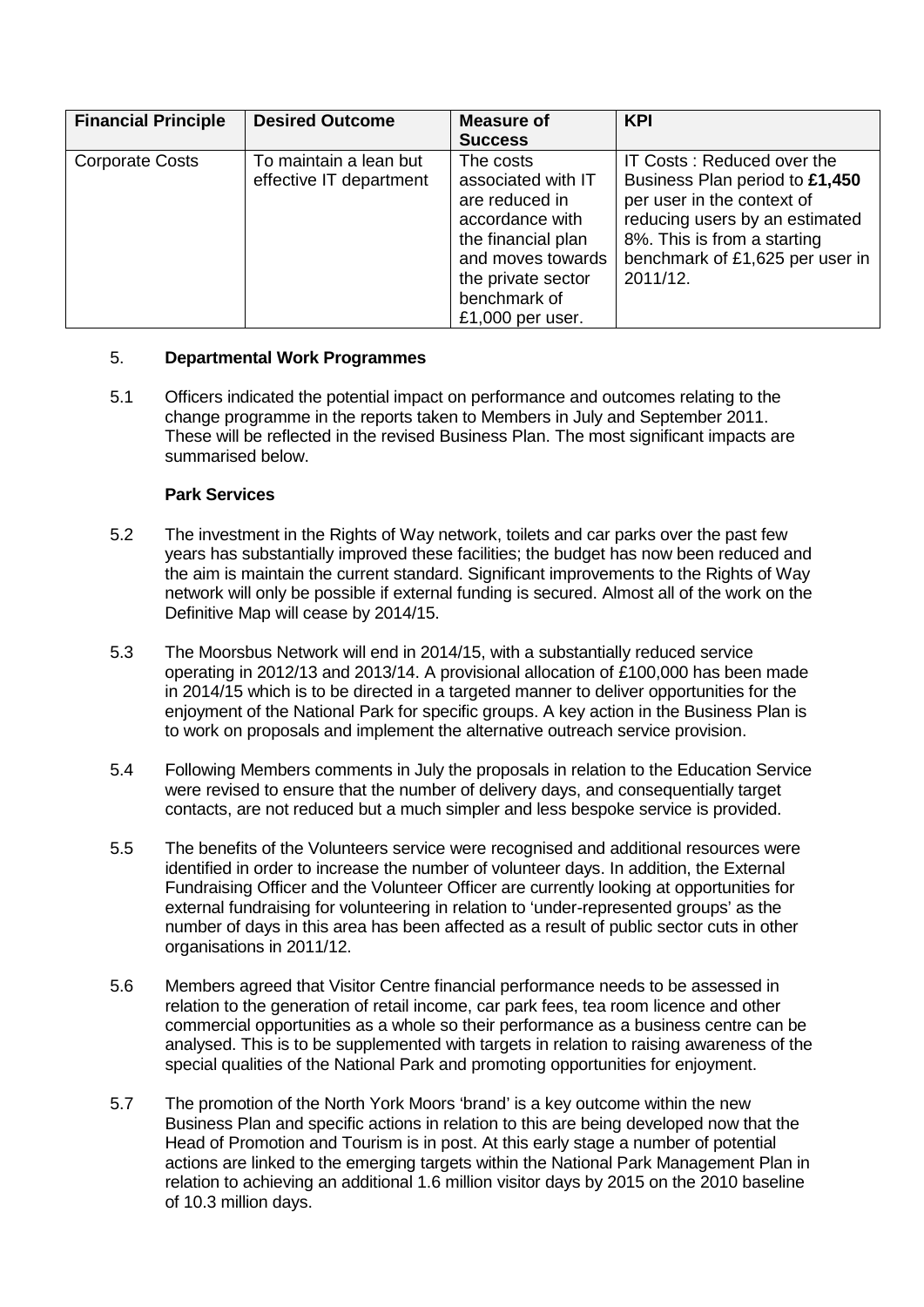This will involve working with businesses and key tourism partners. The plan also includes targets for raising awareness which will be monitored by surveys. It is proposed to undertake a 'Regional Awareness' Survey in this Business Plan period . The target is 37% of the regional population being aware of the North York Moors National Park. Visitor awareness is not due for formal survey until 2016 and will feature in the next Business Plan. User surveys in relation to services such as the Visitor Centres, website and events programme will continue to be collected in the interim period. Further work will be undertaken in the next few months and any targets will be revised to ensure consistency with the final version of the National Park Management Plan.

## **Development Management and Forward Planning**

- 5.8 The Development Management section has been restructured in order to improve efficiency. The targets in relation to timeliness are set at the nationally recognised level and are unaffected. Customer Satisfaction Surveys will be undertaken in 2012 and 2014. In terms of the target for appeals at present the target is set at a 75% success rate which has not been achieved; this is above the national average of 66%. Officers are currently discussing what would be an appropriate target.
- 5.9 Work with Communities is embedded in the way in which the Authority works and this is a key area of work within the revised National Park Management Plan which currently includes a draft target for delivery 10 Affordable Homes per annum within the National Park. A number of responses to the Management Plan suggest that this should be higher. Officers are inclined to agree based on performance over the past 5 years and are currently discussing a realistic target in the light of likely pressures on national funding in this area. The Authority will continue to work with Communities, housing providers and the rural housing enabler to deliver for housing needs across the Park and it will become a key action within the Business Plan. The target will be updated if necessary to ensure consistency with the final Management Plan.
- 5.10 The Forward Planning department will develop three plans, add an additional section to complete the design guide and compile the State of the Park report in 2012 and review the monitoring arrangements to be adopted for the new Management Plan.

## **Corporate Services**

- 5.11 Further work will be required during the Business Plan period to implement changes in relation to the Committee Review and the changes to the Standards Regime.
- 5.12 External Fundraising has been identified as a priority for Corporate Services during the next Business Plan period. The Authority is currently working on developing a proposal in relation to the Industrial Heritage of the National Park which will be a key action within the Business Plan. It is also proposed that the Authority adopts a brief prioritised External Funding Strategy to complement the Business Plan and to provide a focus for achieving the Financial Principle in this area.

#### 6. **Financial and Staffing Implications**

6.1 The financial implications are described in the report.

#### 7. **Sustainability and Legal Implications**

7.1 There are no legal or sustainability issues arising from this report.